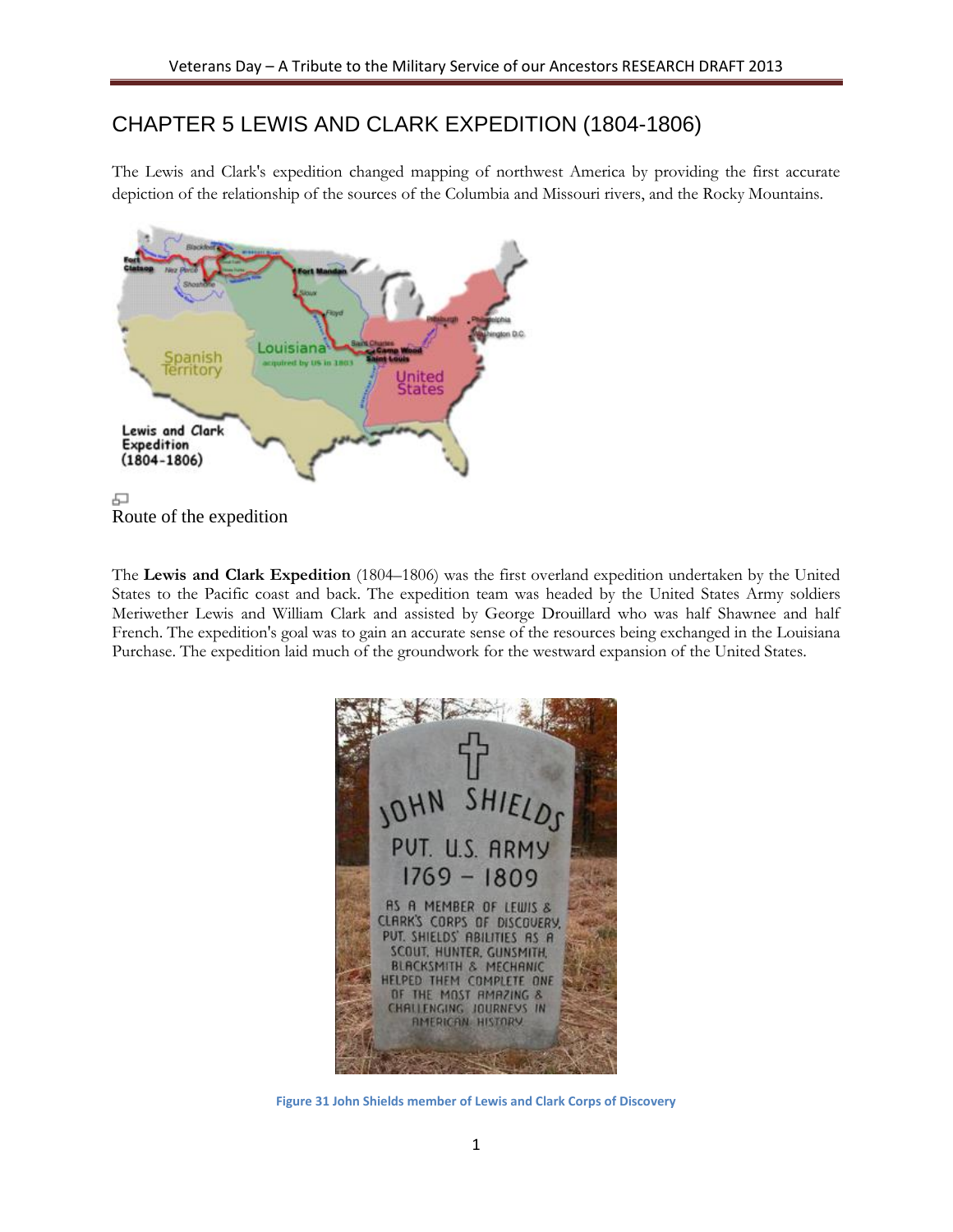#### **John Shields**

This biography is from a paper by George H. Yater originally presented at the 1991 annual meeting of the Lewis and Clark Trail Heritage Foundation in Louisville and subsequently published in "Nine Young Men from Kentucky," a May 1992 supplementary publication of We Proceeded On, the official publication of the Lewis and Clark Trail Heritage Foundation.

## The Nine Young Men from Kentucky

When Meriwether Lewis wrote to William Clark in June 1803 with an invitation to join him on a western expedition, he also requested a favor: regardless of whether or not Clark went, Lewis asked him to begin recruiting the frontiersmen needed to serve on the expedition. Kentucky was fertile ground for the young woodsmen and hunters that Lewis knew were vital to the success of the journey.

Within days of receiving Lewis's invitation, Clark was gathering young men for their Western adventure. Louisville, a major frontier town and supply point, was a perfect recruiting area. Clark was a good judge of men and their abilities. Over the next few months, as he waited for Lewis to reach Louisville, William recruited men that became the foundation of the Corps of Discovery.

William Clark had seven recruits waiting on October 14 when Lewis reached Louisville, and Lewis brought two more with him. These nine men are forever associated with Kentucky in the history of the Lewis and Clark Expedition. After interviewing Clark about the expedition, Nicholas Biddle, author/editor of the official expedition history published in 1814, noted that nine of the men were "robust young American citizens from the neighborhood of Louisville." Clark identified these first recruits as being from Kentucky (although not all of them actually were), and thus in Biddle's history and those that followed it, they entered the annals of this American epic as the "Nine Young Men from Kentucky."



Michael Haynes Historic Art

The Nine Young Men were:

- [William Bratton](http://www.lewisandclarkinkentucky.org/people/bratton.shtml)
- [John Colter](http://www.lewisandclarkinkentucky.org/people/colter.shtml)
- [Joseph and Reubin Field](http://www.lewisandclarkinkentucky.org/people/fields.shtml)
- [Charles Floyd](http://www.lewisandclarkinkentucky.org/people/floyd.shtml)
- [George Gibson](http://www.lewisandclarkinkentucky.org/people/gibson.shtml)
- [Nathaniel Pryor](http://www.lewisandclarkinkentucky.org/people/pryor.shtml)
- [George Shannon](http://www.lewisandclarkinkentucky.org/people/shannon.shtml)
- [John Shields](http://www.lewisandclarkinkentucky.org/people/shields.shtml)

<http://www.lewisandclarkinkentucky.org/people/9youngmen.shtml>

We are not sure when John Shields came to Kentucky. Work by earlier researchers' shows that he was born near present-day Harrisonburg, Virginia, in 1769, the sixth son of Robert and Nancy Stockson Shields, and one of ten brothers and a sister. Harrisonburg, by the way, located in the lovely Shenandoah Valley, is Louisville's twin city in the truest sense of the word. Both Harrisonburg and Louisville were given corporate life in a single act of the Virginia legislature in 1780.1

By then, young Shields was eleven years old. Shortly after, in 1784, the family emigrated to Pigeon Forge in the Tennessee foothills of the Smoky Mountains. Here he learned blacksmithing at a shop owned by a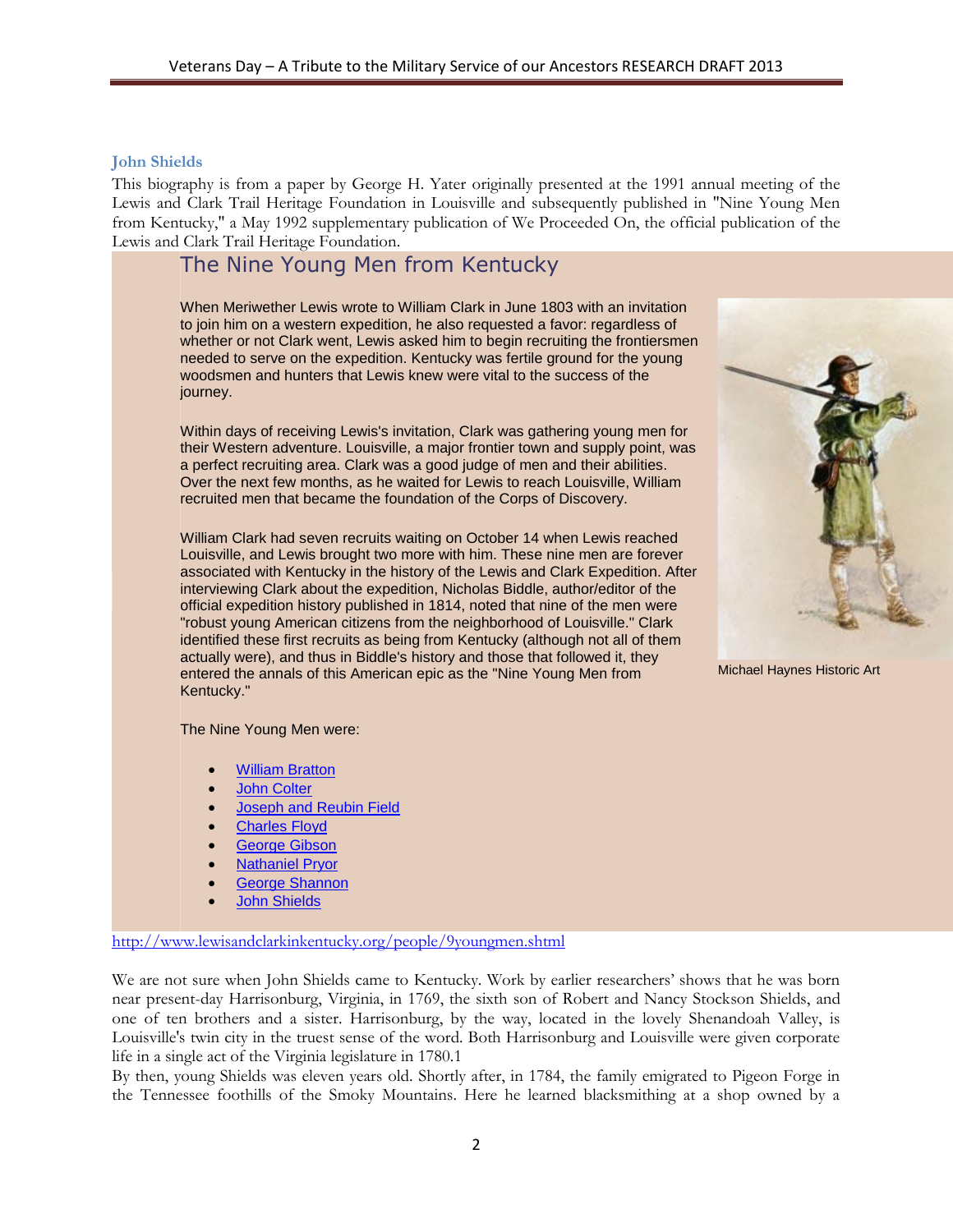brother-in-law, Samuel Wilson, and also operated Wilson's grist mill. He was an apt pupil of blacksmithing and his skill proved unusually valuable to the Lewis and Clark Expedition.2

By 1790 he was in Kentucky and about that time married a girl named Nancy, family name unknown. The only reference I have been able to find to a John Shields locally is from a session of the County Court on November 8, 1797, when persons named to appraise the estate of a John Williams, deceased, included John Shields. Was he our man? Perhaps, but there is no way to be certain.3

In any event, he became a private soldier in the Expedition, even though Lewis had earlier called for only unmarried men. He was, at age 34, the oldest man in the party and was the blacksmith, gunsmith, and allaround mechanic. His work as blacksmith brought in badly needed corn during the winter sojourn of 1804-05 at Fort Mandan. On February 5, 1805, Meriwether Lewis noted in his journal that the party was "visited by the natives, who brought in a considerable quantity of corn for the work the blacksmith had done for them. They are peculiarly attached to a battle ax formed in a very inconvenient manner in my opinion; it is fabricated of iron only." There were several such entries. And on April 8, 1806, Clark noted that: "John Shields cut out my rifle and taught him to shoot very well. The party owes much to the ingenuity of this man, by whom their guns are repaired when they get out of order which is very often."

At the conclusion of the Expedition, Lewis wrote of Shields: "Has received the pay only of a private. Nothing was more peculiarly useful to us, in various situations, then the skill and ingenuity of this man as an artist, in repairing our guns, accoutrements, &c. and should it be thought proper to allow him something as an artificer, he has well deserved it." There is no record that Lewis's suggestion was acted upon. Shields' skill as a hunter comes through the journals, as well. There are at least seventy references to his hunting accomplishments.4

As an acute observer of anything new that he had come across, Shields proved a "medicine man" to another Kentuckian on the Expedition-William Bratton. Bratton, as one of the saltmakers on the Pacific Coast, came down with back pains so acute that he could scarcely walk. On the return journey Bratton traveled by canoe or horseback. When the Expedition halted in present-day Idaho at "Camp Chopunnish" to wait for the snow to melt in the high Bitterroots, Shields suggested a treatment for Bratton. He said he had seen men with similar complaints cured by violent sweats.

Lewis detailed the process in his journal: Shields dug a circular hole four feet deep, lighted a fire to heat the surrounding earth, put in a seat and willow hoops across the top to hold blankets. Bratton was placed in the hole and given water to sprinkle on the hot earth to create steam. The steam and plunges into cold water cured the back pain. Lewis added that during the treatment Bratton was given "copious draughts" of a strong tea of horse mint. This was also Shields' idea and he told Lewis he had seen "Sinneca snake root" used when mint was not available.5

Following the Expedition's return, Shields spent a year trapping in Missouri with famed Kentuckian Daniel Boone, who was evidently related to him in some way. [Recent research places Shields back home by the spring of 1807.] Upon his return to the Falls of the Ohio area he spent some time with Daniel's lesser-known brother, Squire Boone, in Indiana-in what is now Harrison County some thirty miles west of Louisville. Shields died in December 1809 and is probably buried in the rather neglected Little Flock Baptist Church graveyard south of Corydon, Indiana, in Harrison County. I might note that Squire Boone was, among other things, a Baptist preacher and likely presided at Shields' burial. John and Nancy Shields were the parents of a daughter named Janette who married her cousin John Tipton, a man who became a power in Indiana politics.6

## FOOTNOTES

• Charles G. Clarke, The Men of the Lewis and Clark Expedition: A Biographical Roster of the Fifty-one Members (Glendale, Calif., Arthur H. Clark Co., 1970), 53.

- Ibid., 53.
- 
- Jefferson County Minute Book 5:84, November 8, 1797.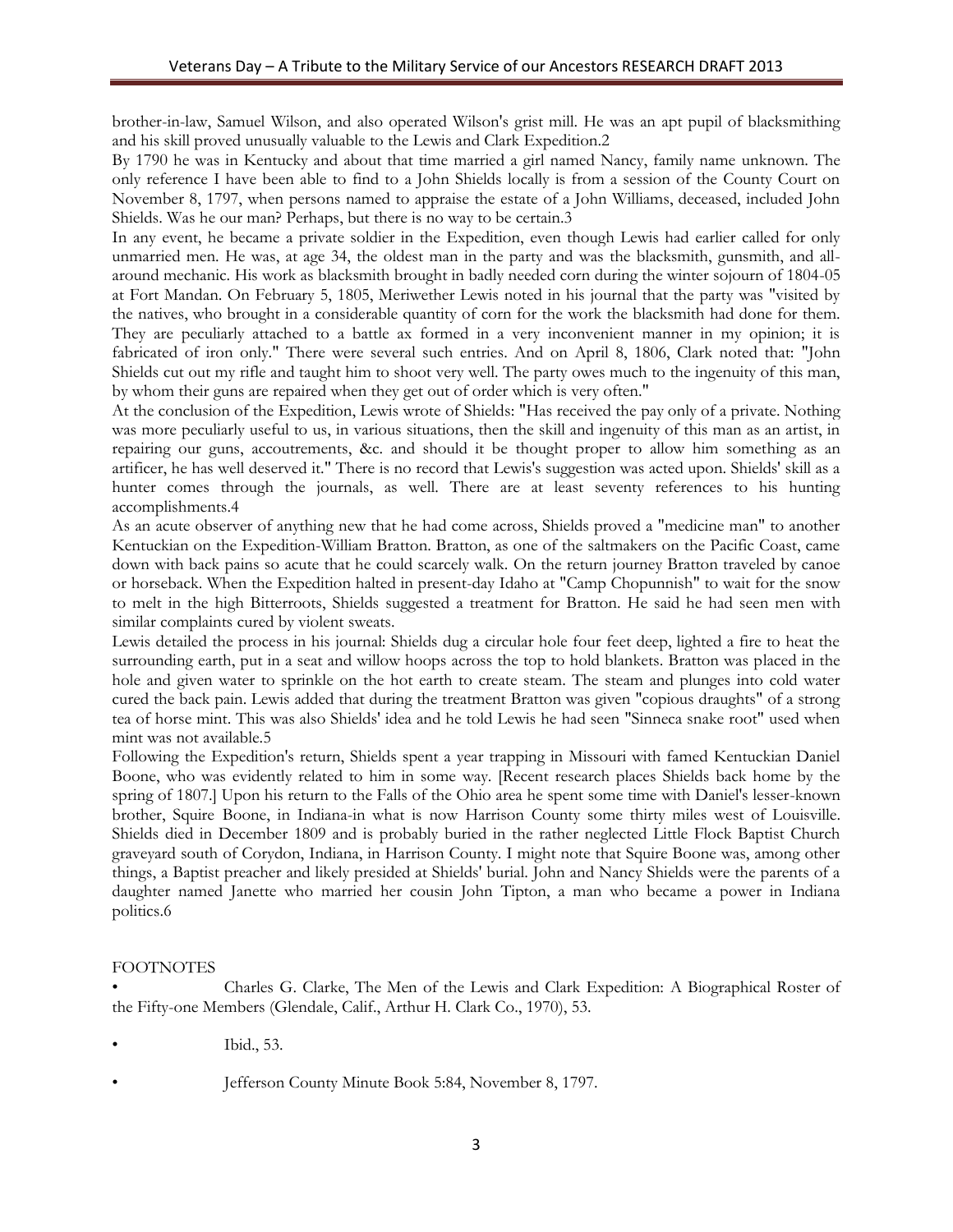• Donald Jackson, Letters of the Lewis and Clark Expedition (Urbana: University of Illinois Press, 1962), 367.

- Lewis's Journal, May 24, 1806.
- Clarke, Men of the Lewis and Clark Expedition, 54.

The Hall Family Tree has this relationship.

John Page Shields (1769 - 1815)

#### **is your 4th great grandfather**

[Jennie Shields \(1762 -](http://trees.ancestry.com/tree/4253511/person/-1549244330) 1827)

daughter of John Page Shields

[Jonathon Hall Tipton \(1816 -](http://trees.ancestry.com/tree/4253511/person/-1552045925) 1894)

son of Jennie Shields

[John Worrall Tipton \(1852 -](http://trees.ancestry.com/tree/4253511/person/-1552643038) 1910)

son of Jonathon Hall Tipton

[Lucy B Tipton \(1885 -](http://trees.ancestry.com/tree/4253511/person/-1631082605) 1910)

daughter of John Worrall Tipton

[Ida Mae Tipton \(1907 -](http://trees.ancestry.com/tree/4253511/person/-1631096657) 1984)

daughter of Lucy B Tipton

[Ernest Lenard Hall](http://trees.ancestry.com/tree/4253511/person/-1631096659)

# Teaching With Documents: The Lewis and Clark Expedition

## **Background**

In 1803 President Thomas Jefferson guided a splendid piece of foreign diplomacy through the U.S. Senate: the purchase of Louisiana territory from France. After the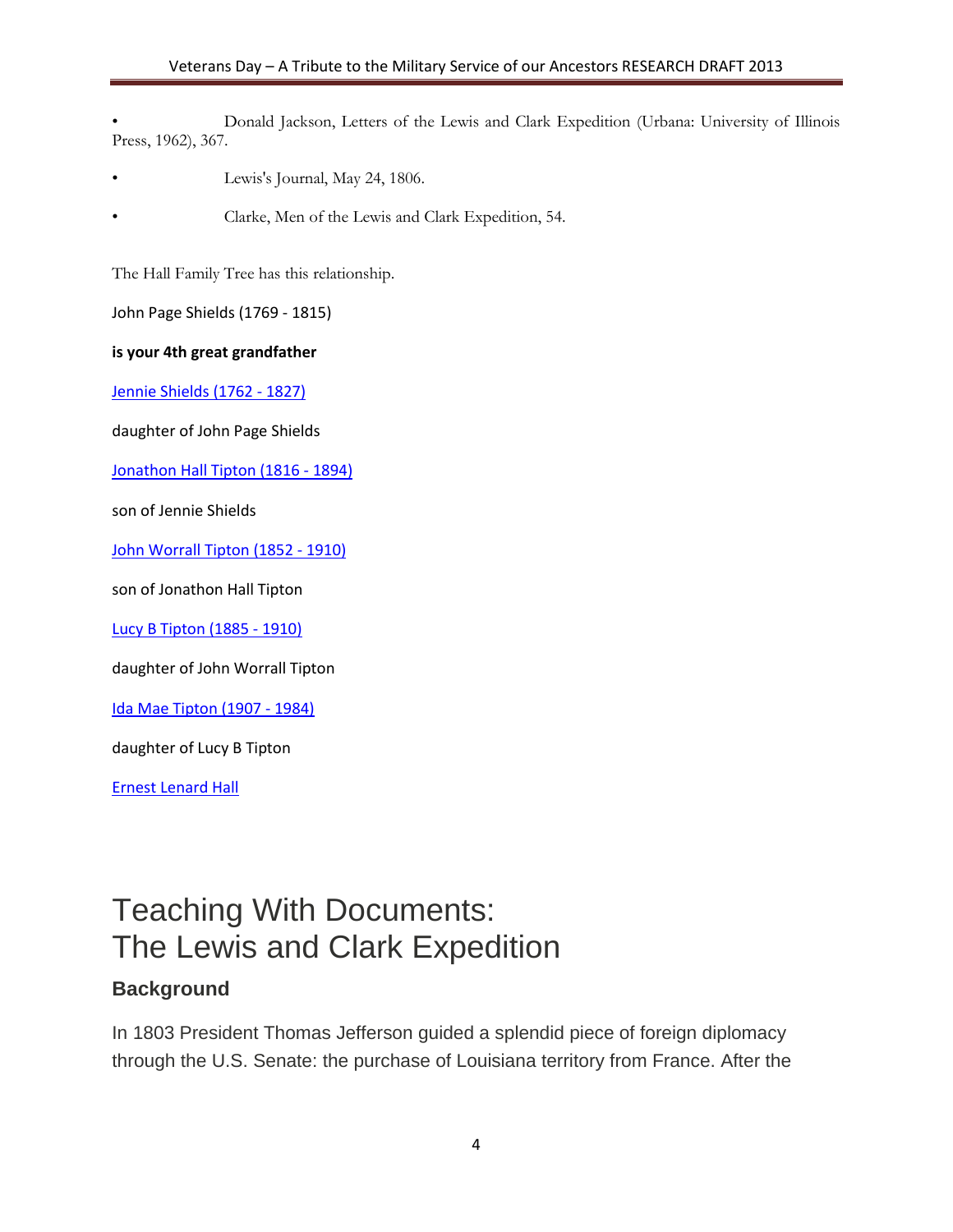Louisiana Purchase Treaty was made, Jefferson initiated an exploration of the newly purchased land and the territory beyond the "great rock mountains" in the West.

Jefferson chose his personal secretary, Meriwether Lewis, an intelligent and literate man who also possessed skills as a frontiersman. Lewis in turn solicited the help of William Clark, whose abilities as draftsman and frontiersman were even stronger. Lewis so respected Clark that he made him a co-commanding captain of the Expedition, even though Clark was never recognized as such by the government. Together they collected a diverse military Corps of Discovery that would be able to undertake a two-year journey to the great ocean.

Jefferson hoped that Lewis and Clark would find a water route linking the Columbia and Missouri rivers. This water link would connect the Pacific Ocean with the Mississippi River system, thus giving the new western land access to port markets out of the Gulf of Mexico and to eastern cities along the Ohio River and its minor tributaries. At the time, American and European explorers had only penetrated what would become each end of the Lewis and Clark Trail up the Missouri several miles to the trapper headquarters at Fort Mandan and up the Columbia just a bit over a hundred miles to a point a little beyond present-day Portland, Oregon.

The Lewis and Clark Expedition paddled its way down the Ohio as it prepared the Expedition to be launched officially from Camp Wood, just outside St. Louis, in the summer of 1804. That summer and fall the company of explorers paddled and pulled themselves upstream, northwest on the Missouri River to Fort Mandan, a trading post, where Corps of Discovery set up camp, wintered, and prepared for the journey to the Pacific.

When the spring of 1805 brought high water and favorable weather, the Lewis and Clark Expedition set out on the next leg of its journey. They traveled up the Missouri to present-day Three Forks, Montana, wisely choosing to follow the western-most tributary, the Jefferson River. This route delivered the explorers to the doorstep of the Shoshone Indians, who were skilled at traversing the great rock mountains with horses. Once over the Bitterroot Mountains, the Corps of Discovery shaped canoe-like vessels that transported them swiftly downriver to the mouth of the Columbia, where they wintered (1805-1806) at Fort Clatsop, on the present-day Oregon side of the river.

With journals in hand, Lewis, Clark, and the other members of the Expedition returned to St. Louis by September 1806 to report their findings to Jefferson. Along the way, they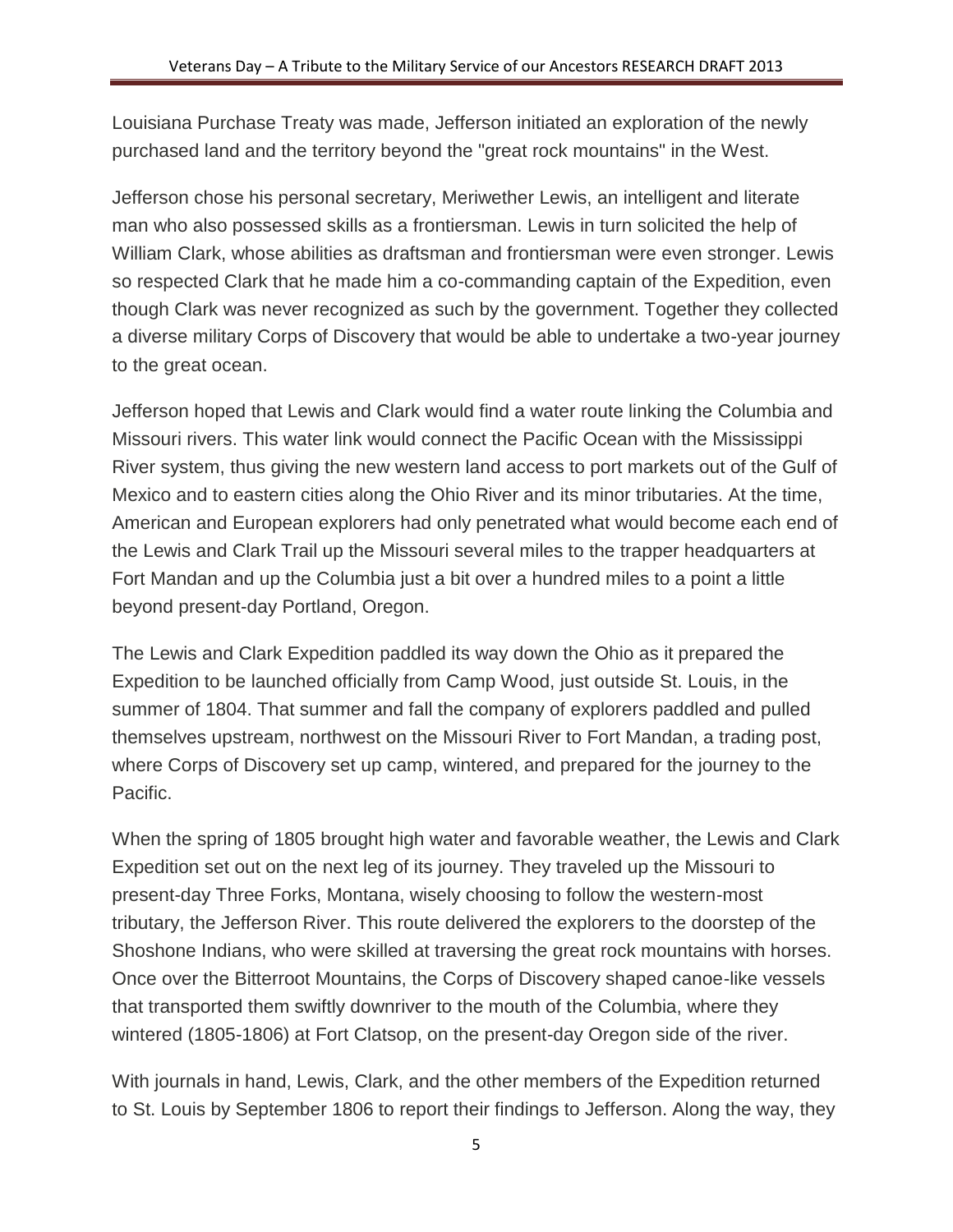continued to trade what few goods they still had with the Indians and set up diplomatic relations with the Indians. Additionally, they recorded their contact with Indians and described (and at times drew) the shape of the landscape and the creatures of this western world, new to the white man. In doing so, they fulfilled many of Jefferson's wishes for the Expedition. Along the way, William Clark drew a series of maps that were remarkably detailed, noting and naming rivers and creeks, significant points in the landscape, the shape of river shore, and spots where the Corps spent each night or camped or portaged for longer periods of time. Later explorers used these maps to further probe the western portion of the continent.

The Expedition of the Corps of Discovery shaped a crude route to the waters of the Pacific and marked an initial pathway for the new nation to spread westward from ocean to ocean, fulfilling what would become to many Americans an obvious destiny.

Over the next two centuries the new Americans and many immigrants would wash across the central and western portions of what would eventually become the contiguous 48 United States. This wave of development would significantly transform virgin forests and grasslands into a landscape of cities, farms, and harvested forests, displacing fauna such as the buffalo and squeezing the Indians who survived onto reservations.

## **The Documents**

- President Thomas Jefferson's confidential message to Congress concerning relations with the Indians. Pages:  $1 \mid 2 \mid 3 \mid 4$  $1 \mid 2 \mid 3 \mid 4$  $1 \mid 2 \mid 3 \mid 4$  $1 \mid 2 \mid 3 \mid 4$  $1 \mid 2 \mid 3 \mid 4$  $1 \mid 2 \mid 3 \mid 4$ National Archives Identifier [306698](http://research.archives.gov/description/306698)
- [Message of President Thomas Jefferson laying before the Senate the](http://www.archives.gov/education/lessons/lewis-clark/images/purchase-conventions-message.gif)  [conventions with France for the cession of the province of Louisiana to the](http://www.archives.gov/education/lessons/lewis-clark/images/purchase-conventions-message.gif)  [United States](http://www.archives.gov/education/lessons/lewis-clark/images/purchase-conventions-message.gif)  National Archives Identifier: [306460](http://research.archives.gov/description/306460)
- [Message of President Thomas Jefferson concerning the cession of the province](http://www.archives.gov/education/lessons/lewis-clark/images/jefferson-concerns.gif)  [of Louisiana](http://www.archives.gov/education/lessons/lewis-clark/images/jefferson-concerns.gif) National Archives Identifier [306461](http://research.archives.gov/description/306461)
- French Exchange copy of the Louisiana Purchase Treaty--Convention for Payment of Sums Due by France to U. S. [Page 1,](http://www.archives.gov/education/lessons/lewis-clark/images/treaty-01.jpg) [Cover,](http://www.archives.gov/education/lessons/lewis-clark/images/treaty-cover.jpg) [Transcription](http://www.archives.gov/exhibits/american_originals/louistxt.html) National Archives Identifier [299807](http://research.archives.gov/description/299807)
- [Letter to James Madison, secretary of state, announcing that Louisiana was](http://www.archives.gov/education/lessons/lewis-clark/images/madison-letter.gif)  [purchased from France](http://www.archives.gov/education/lessons/lewis-clark/images/madison-letter.gif) National Archives Identifier [306704](http://research.archives.gov/description/306704)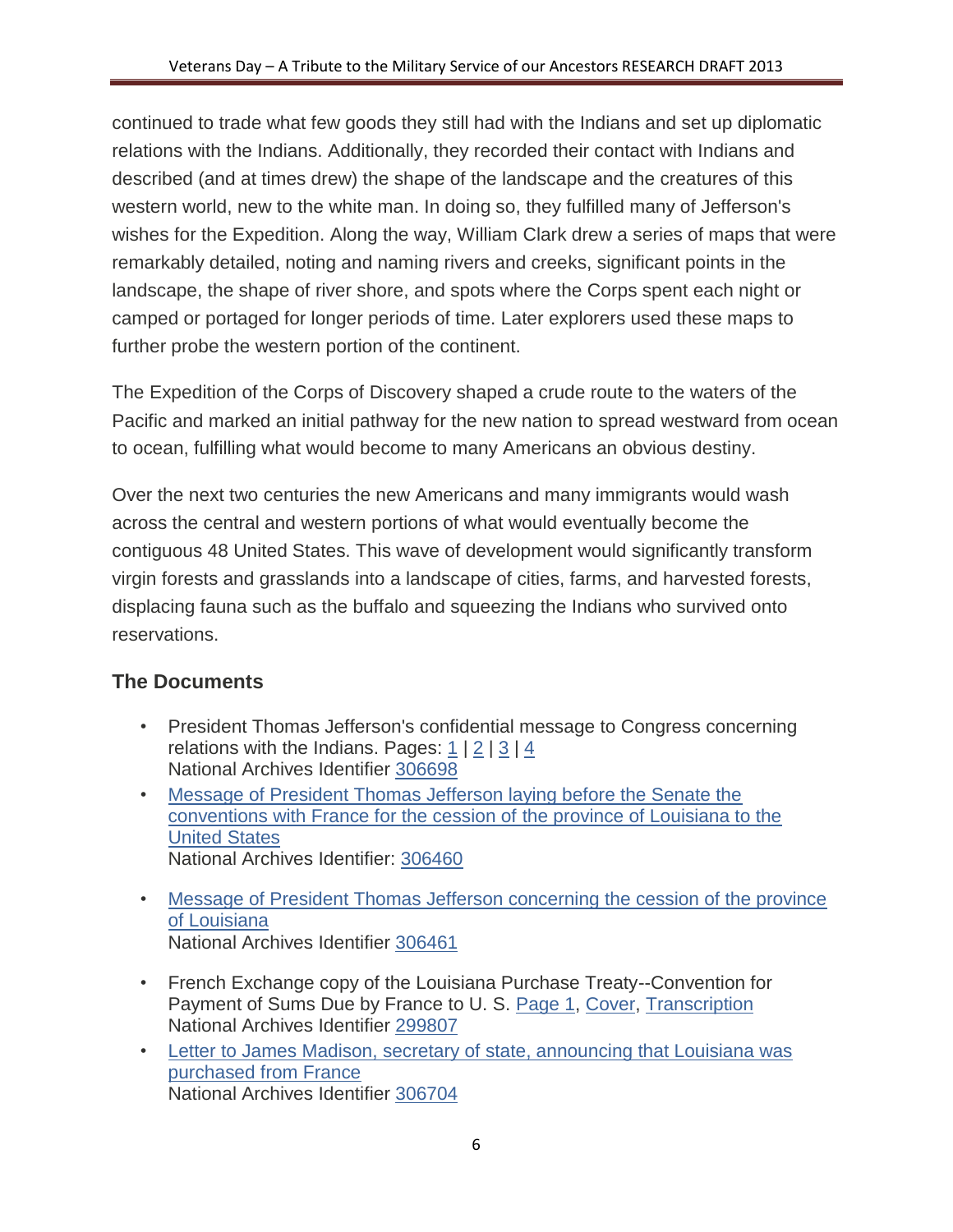- [Receipt for wine and kegs purchased by Meriwether Lewis](http://www.archives.gov/education/lessons/lewis-clark/images/wine-receipt.gif) National Archives Identifier [300351](http://research.archives.gov/description/300351)
- [Receipt for 131 rolls of pigtail tobacco purchased by Meriwether Lewis](http://www.archives.gov/education/lessons/lewis-clark/images/tobacco-receipt.gif) National Archives Identifier [300352](http://research.archives.gov/description/300352)
- [List of Indian presents purchased by Meriwether Lewis](http://www.archives.gov/education/lessons/lewis-clark/images/present-list.gif)  National Archives Identifier [300353](http://research.archives.gov/description/300353)
- President Thomas Jefferson's message to Congress communicating the discoveries of the explorers Lewis and Clark. Pages: [1](http://www.archives.gov/education/lessons/lewis-clark/images/discoveries-message-01.gif) | [2](http://www.archives.gov/education/lessons/lewis-clark/images/discoveries-message-02.gif) | [3](http://www.archives.gov/education/lessons/lewis-clark/images/discoveries-message-03.gif) National Archives Identifier [306702](http://research.archives.gov/description/306702)
- [Photograph: Overlooking the Columbia River at Corbett, near the Cascade Locks](http://www.archives.gov/education/lessons/lewis-clark/images/columbia-river.gif)  [on the Lewis and Clark Trail,](http://www.archives.gov/education/lessons/lewis-clark/images/columbia-river.gif) 1973 National Archives Identifier [548140](http://research.archives.gov/description/548140)
- [Photograph: Early morning view of the Missouri River near Atchison, Kansas,](http://www.archives.gov/education/lessons/lewis-clark/images/missouri-river.gif)  [1974 . The scene was described by Lewis and Clark as having much tall grass](http://www.archives.gov/education/lessons/lewis-clark/images/missouri-river.gif)  [and abundant game.](http://www.archives.gov/education/lessons/lewis-clark/images/missouri-river.gif) National Archives Identifier [557091](http://research.archives.gov/description/557091)
- [Photograph: Rolling hills in the outskirts of Atchison, Kansas, 1974 . The tall](http://www.archives.gov/education/lessons/lewis-clark/images/rolling-hills.gif)  [grass prairie was described by Lewis and Clark and painted by George Catlin](http://www.archives.gov/education/lessons/lewis-clark/images/rolling-hills.gif)  [between 1830 and 1850.](http://www.archives.gov/education/lessons/lewis-clark/images/rolling-hills.gif) National Archives Identifier [557087](http://research.archives.gov/description/557087)
- [Photograph: Close up of Indian petroglyphs mentioned in the journal of Lewis](http://www.archives.gov/education/lessons/lewis-clark/images/petroglyphs.gif)  [and Clark located on a limestone cliff at the mouth of the Nemaha River near](http://www.archives.gov/education/lessons/lewis-clark/images/petroglyphs.gif)  [Troy, Kansas, 1974.](http://www.archives.gov/education/lessons/lewis-clark/images/petroglyphs.gif)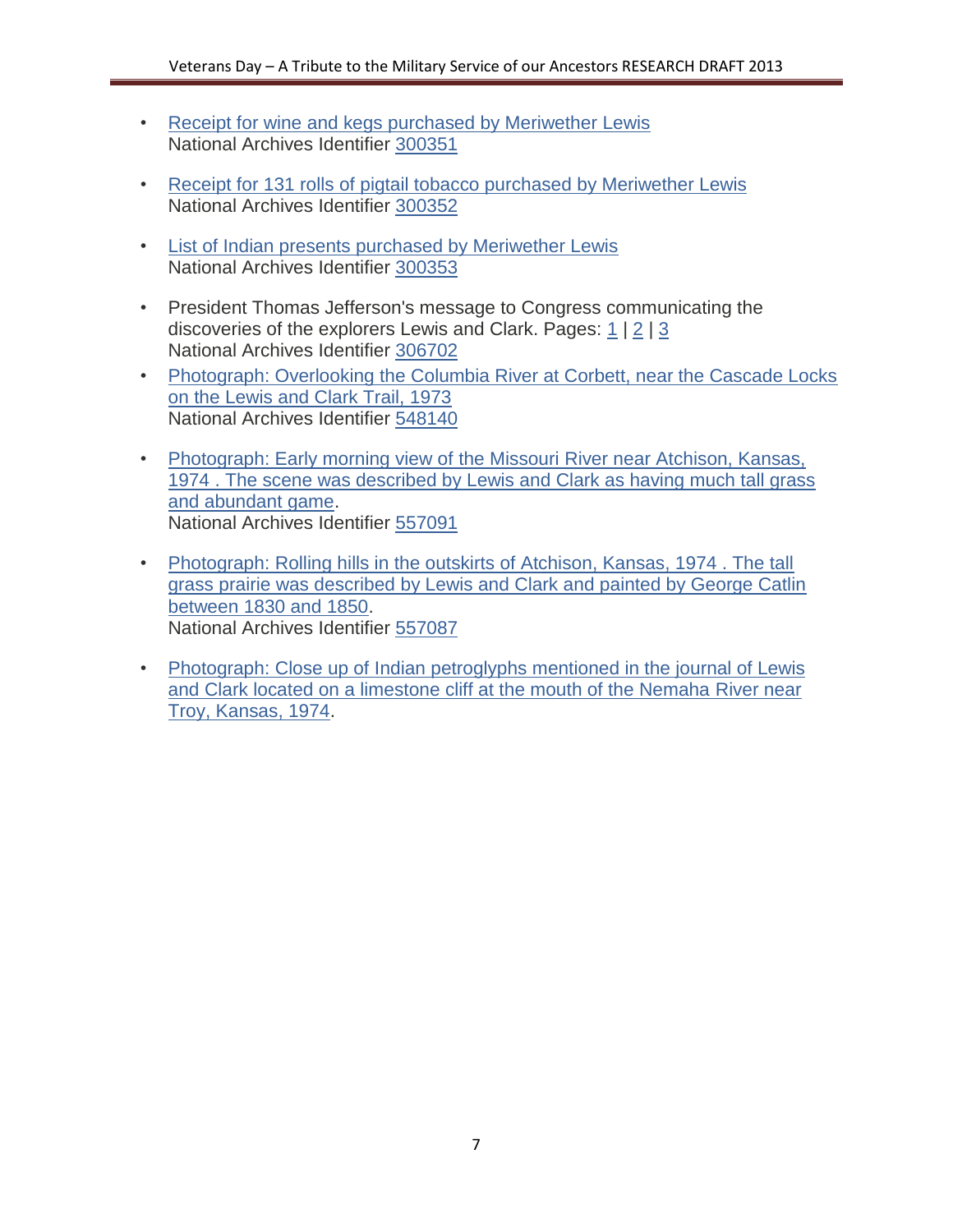

National Archives Identifier [557117](http://research.archives.gov/description/557117)

## **Article Citation**

•

This article was written by Douglas Perry, a teacher at Gig Harbor High School, in Gig Harbor, WA.

<http://www.archives.gov/education/lessons/lewis-clark/>

# **Lewis and Clark**

## **A History and Overview of the Lewis and Clark Expedition to the Pacific Coast**

By [Amanda Briney, Contributing Writer](http://geography.about.com/od/geographyintern/a/amandabio.htm) **Ads:**

- **[Lewis and Clark](http://geography.about.com/z/js/o.htm?k=lewis%20and%20clark&d=Lewis%20and%20Clark&r=http://geography.about.com/od/historyofgeography/a/lewisclark.htm)**
- [Geography](http://geography.about.com/z/js/o.htm?k=geography&d=Geography&r=http://geography.about.com/od/historyofgeography/a/lewisclark.htm)
- [Kansas History](http://geography.about.com/z/js/o.htm?k=kansas%20history&d=Kansas%20History&r=http://geography.about.com/od/historyofgeography/a/lewisclark.htm)
- [River Expedition](http://geography.about.com/z/js/o.htm?k=river%20expedition&d=River%20Expedition&r=http://geography.about.com/od/historyofgeography/a/lewisclark.htm)
- [History Map](http://geography.about.com/z/js/o.htm?k=history%20map&d=History%20Map&r=http://geography.about.com/od/historyofgeography/a/lewisclark.htm)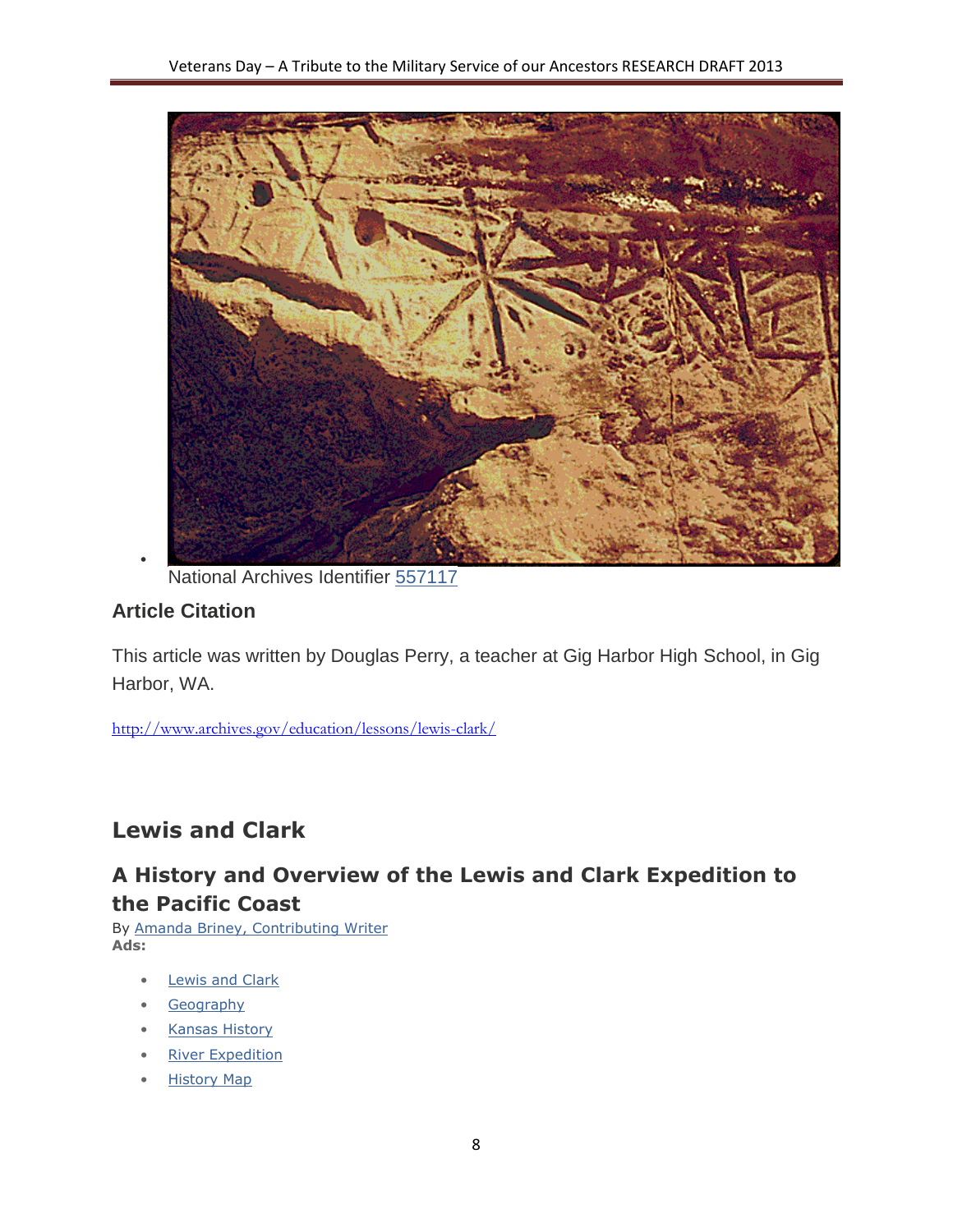

This nickel features the culmination of the Lewis and Clark expedition. *Getty Images*

#### **See More About**

- [explorers](http://geography.about.com/lr/explorers/496043/1/)
- [lewis and clark](http://geography.about.com/lr/lewis_and_clark/496043/2/)
- [louisiana purchase](http://geography.about.com/lr/louisiana_purchase/496043/3/)
- [pacific northwest](http://geography.about.com/lr/pacific_northwest/496043/4/)

The lands included in the Louisiana Purchase were those west of the Mississippi River but they were largely unexplored and therefore completely unknown to both the U.S. and France at the time. Because of this, shortly after the purchase of the land President Jefferson requested that Congress approve \$2,500 for an exploratory expedition west.

Once Congress approved the funds for the expedition, President Jefferson chose Captain Meriwether Lewis as its leader. Lewis was chosen mainly because he already had some knowledge of the west and was an experienced Army officer. After making further arrangements for the expedition, Lewis decided he wanted a co-captain and selected another Army officer, William Clark.

The goals of this expedition, as outlined by President Jefferson, were to study the Native American tribes living in the area as well as the plants, animals, geology and terrain of the region. The expedition was also to be a diplomatic one and aid in transferring power over the lands and the people living on them from the French and Spanish to the United States. In addition, President Jefferson wanted the expedition to find a direct waterway to the West Coast and the Pacific Ocean so westward expansion and commerce would be easier to achieve in the coming years.

## **The Expedition**

Lewis and Clark's expedition officially began on May 21, 1804 when they and the 33 other men making up the [Corps of Discovery](http://www.pbs.org/lewisandclark/inside/index.html) departed from their camp near St. Louis, Missouri. The first portion of the expedition followed the route of the Missouri River during which, they passed through places such as present-day Kansas City, Missouri and Omaha, Nebraska.

On August 20, 1804, the Corps experienced its first and only casualty when Sergeant Charles Floyd died of appendicitis. He was the first U.S. soldier to die west of the Mississippi River. Shortly after Floyd's death, the Corps reached the edge of the Great Plains and saw the area's many different species, most of which were new to them. They also met their first Sioux tribe, the Yankton Sioux, in a peaceful encounter.

The Corps next meeting with the Sioux however, was not as peaceful. In September 1804, the Corps met the Teton Sioux further west and during that encounter one of the chiefs demanded that the Corps give them a boat before being allowed to pass. When the Corps refused, the Tetons threatened violence and the Corps prepared to fight. Before serious hostilities began though, both sides retreated. The Corps' expedition then successfully continued upriver until winter when they stopped in the villages of the Mandan tribe in December 1804. While waiting out the winter, Lewis and Clark had the Corps built Fort Mandan near present-day Washburn, North Dakota, where they stayed until April 1805. During this time, Lewis and Clark wrote their first report to President Jefferson. In it they chronicled 108 plant species and 68 mineral types. Upon leaving Fort Mandan, Lewis and Clark sent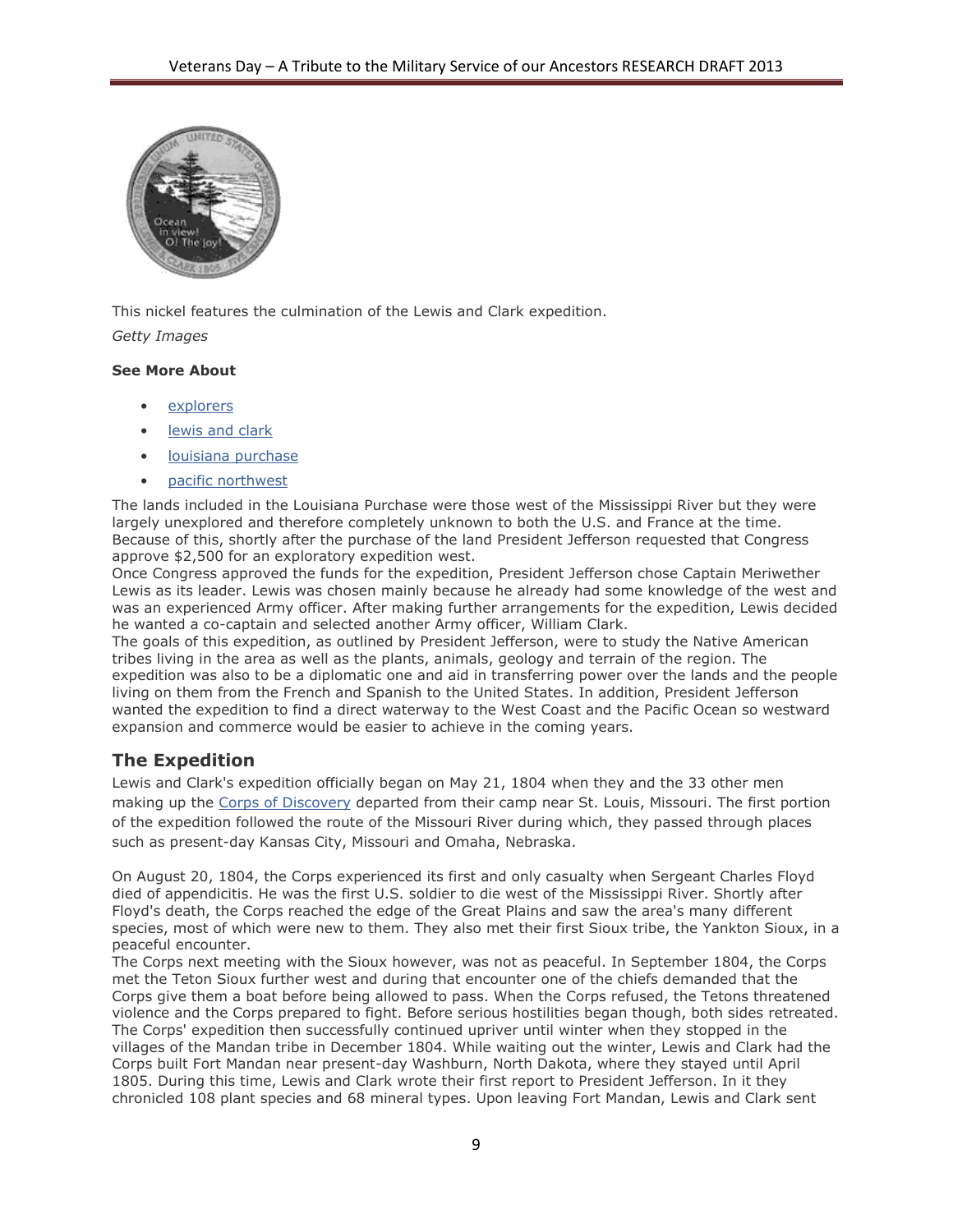this report, along with some members of the expedition and a map of the U.S. drawn by Clark back to St. Louis.

Afterward, the Corps continued along the route of the Missouri River until they reached a fork in late May 1805 and were forced to divide the expedition to find the true Missouri River. Eventually, they found it and in June the expedition came together and crossed the river's headwaters. Shortly thereafter the Corps arrived at the [Continental Divide](http://geography.about.com/od/geographyglossaryc/g/ggcontinentaldi.htm) and were forced to continue their journey on horseback at Lemhi Pass on the Montana-Idaho border on August 26, 1805.

Once over the divide, the Corps again continued their journey in canoes down the Rocky Mountains on the Clearwater River (in northern Idaho), the Snake River and finally the Columbia River into what is present-day Portland, Oregon. The Corps then at last reached the Pacific Ocean in December 1805 and built Fort Clatsop on the south side of the Columbia River to wait out the winter. During their time at the fort, the men explored the area, hunted elk and other wildlife, met Native American tribes and prepared for their journey home.

On March 23, 1806, Lewis and Clark and the rest of the Corps left Fort Clatsop and began their journey back to St. Louis. Once reaching the Continental Divide in July, the Corps separated for a brief time so Lewis could explore the Marias River, a tributary of the Missouri River. They then reunited at the confluence of the Yellowstone and Missouri Rivers on August 11 and returned to St. Louis on September 23, 1806.

## **Achievements of the Lewis and Clark Expedition**

Although Lewis and Clark did not find a direct waterway from the Mississippi River to the Pacific Ocean, their expedition brought a wealth of knowledge about the newly purchased lands in the west. For example, the expedition provided extensive facts on the Northwest's natural resources. Lewis and Clark were able to document over 100 animal species and over 170 plants. They also brought back information on the size, minerals and the geology of the area.

In addition, the expedition established relations with the Native Americans in the region, one of President Jefferson's main goals. Aside from the confrontation with the Teton Sioux, these relations were largely peaceful and the Corps received extensive help from the various tribes they met regarding things like food and navigation.

For geographical knowledge, the Lewis and Clark expedition provided widespread knowledge about the topography of the Pacific Northwest and produced more than 140 maps of the region. To read more about Lewis and Clark, visit the National Geographic [site dedicated to their journey](http://www.nationalgeographic.com/lewisandclark/index.html) or

[read their report of the expedition,](http://erclk.about.com/?zi=12/2t94) originally published in 1814.

#### Suggested Reading

- Louisiana Purchase [The History of the Louisiana Purchase](http://geography.about.com/od/historyofgeography/a/louisianapurcha.htm)
- [A Biography of Explorer Robert Cavelier de la Salle in the United States](http://geography.about.com/od/historyofgeography/a/delasalle.htm)
- [Lewis and Clark Resources](http://history1800s.about.com/od/lewisandclark/Lewis_and_Clark.htm)

Related Articles

- [Why Did the Lewis and Clark Expedition Cross North America?](http://history1800s.about.com/od/lewisandclark/f/lewisclarkwhy.htm)
- [Undaunted Courage: Meriwether Lewis, Thomas Jefferson, and the Opening of t...](http://geography.about.com/library/misc/blundaunted.htm)
- [Timeline from 1800 to 1810](http://history1800s.about.com/od/timelines/a/1800-10timeline.htm)
- [Lewis and Clark Timeline for 1803](http://history1800s.about.com/od/lewisandclark/tp/LewisClark1803.htm)
- [Excavating Lewis and Clark: The Archaeology of an Expedition](http://archaeology.about.com/od/explorers/a/lewisandclark.htm)



[Matt Rosenberg](http://geography.about.com/bio/Matt-Rosenberg-268.htm) About.com Geography